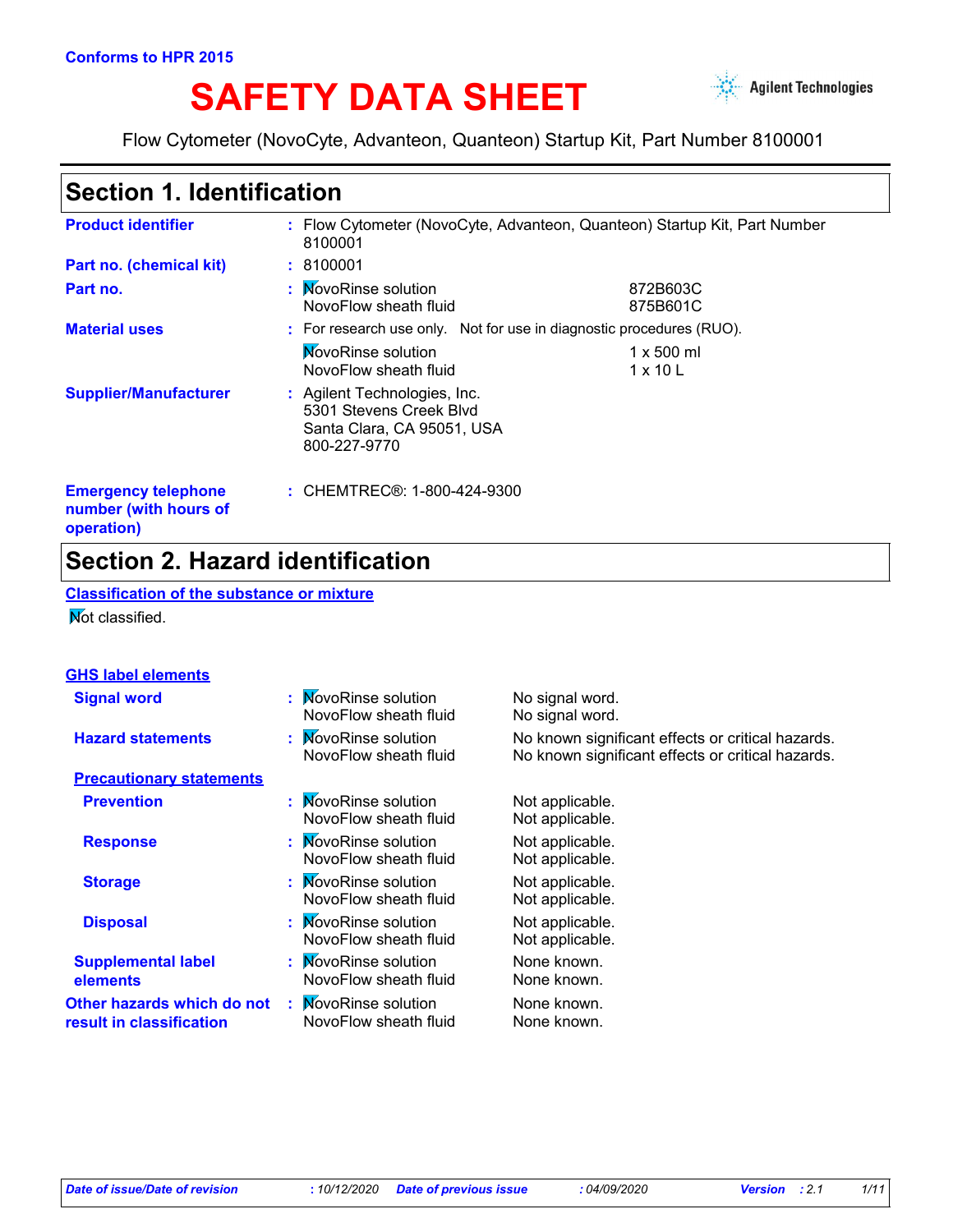### **Section 3. Composition/information on ingredients**

#### **Substance/mixture :**

: MovoRinse solution Mixture NovoFlow sheath fluid Mixture

**There are no ingredients present which, within the current knowledge of the supplier and in the concentrations applicable, are classified as hazardous to health or the environment and hence require reporting in this section.**

**Occupational exposure limits, if available, are listed in Section 8.**

### **Section 4. First-aid measures**

|                     | <b>Description of necessary first aid measures</b> |                                                                                                                                                                                                                                                                                                                                                                                                                                                                                                                                                                                                                                                                                                |
|---------------------|----------------------------------------------------|------------------------------------------------------------------------------------------------------------------------------------------------------------------------------------------------------------------------------------------------------------------------------------------------------------------------------------------------------------------------------------------------------------------------------------------------------------------------------------------------------------------------------------------------------------------------------------------------------------------------------------------------------------------------------------------------|
| <b>Eye contact</b>  | : MovoRinse solution<br>NovoFlow sheath fluid      | Immediately flush eyes with plenty of water,<br>occasionally lifting the upper and lower eyelids.<br>Check for and remove any contact lenses. Get<br>medical attention if irritation occurs.<br>Immediately flush eyes with plenty of water,<br>occasionally lifting the upper and lower eyelids.<br>Check for and remove any contact lenses. Get<br>medical attention if irritation occurs.                                                                                                                                                                                                                                                                                                   |
| <b>Inhalation</b>   | : MovoRinse solution<br>NovoFlow sheath fluid      | Remove victim to fresh air and keep at rest in a<br>position comfortable for breathing. Get medical<br>attention if symptoms occur.<br>Remove victim to fresh air and keep at rest in a<br>position comfortable for breathing. Get medical<br>attention if symptoms occur.                                                                                                                                                                                                                                                                                                                                                                                                                     |
| <b>Skin contact</b> | : MovoRinse solution<br>NovoFlow sheath fluid      | Flush contaminated skin with plenty of water.<br>Remove contaminated clothing and shoes. Get<br>medical attention if symptoms occur.<br>Flush contaminated skin with plenty of water.<br>Remove contaminated clothing and shoes. Get<br>medical attention if symptoms occur.                                                                                                                                                                                                                                                                                                                                                                                                                   |
| <b>Ingestion</b>    | : MovoRinse solution<br>NovoFlow sheath fluid      | Wash out mouth with water. Remove victim to fresh<br>air and keep at rest in a position comfortable for<br>breathing. If material has been swallowed and the<br>exposed person is conscious, give small quantities of<br>water to drink. Do not induce vomiting unless<br>directed to do so by medical personnel. Get medical<br>attention if symptoms occur.<br>Wash out mouth with water. Remove victim to fresh<br>air and keep at rest in a position comfortable for<br>breathing. If material has been swallowed and the<br>exposed person is conscious, give small quantities of<br>water to drink. Do not induce vomiting unless<br>directed to do so by medical personnel. Get medical |

#### **Most important symptoms/effects, acute and delayed Potential acute health effects**

| <b>Eye contact</b>  | : MovoRinse solution<br>NovoFlow sheath fluid | No known significant effects or critical hazards.<br>No known significant effects or critical hazards. |
|---------------------|-----------------------------------------------|--------------------------------------------------------------------------------------------------------|
| <b>Inhalation</b>   | : MovoRinse solution<br>NovoFlow sheath fluid | No known significant effects or critical hazards.<br>No known significant effects or critical hazards. |
| <b>Skin contact</b> | : MovoRinse solution<br>NovoFlow sheath fluid | No known significant effects or critical hazards.<br>No known significant effects or critical hazards. |
| <b>Ingestion</b>    | : MovoRinse solution<br>NovoFlow sheath fluid | No known significant effects or critical hazards.<br>No known significant effects or critical hazards. |

attention if symptoms occur.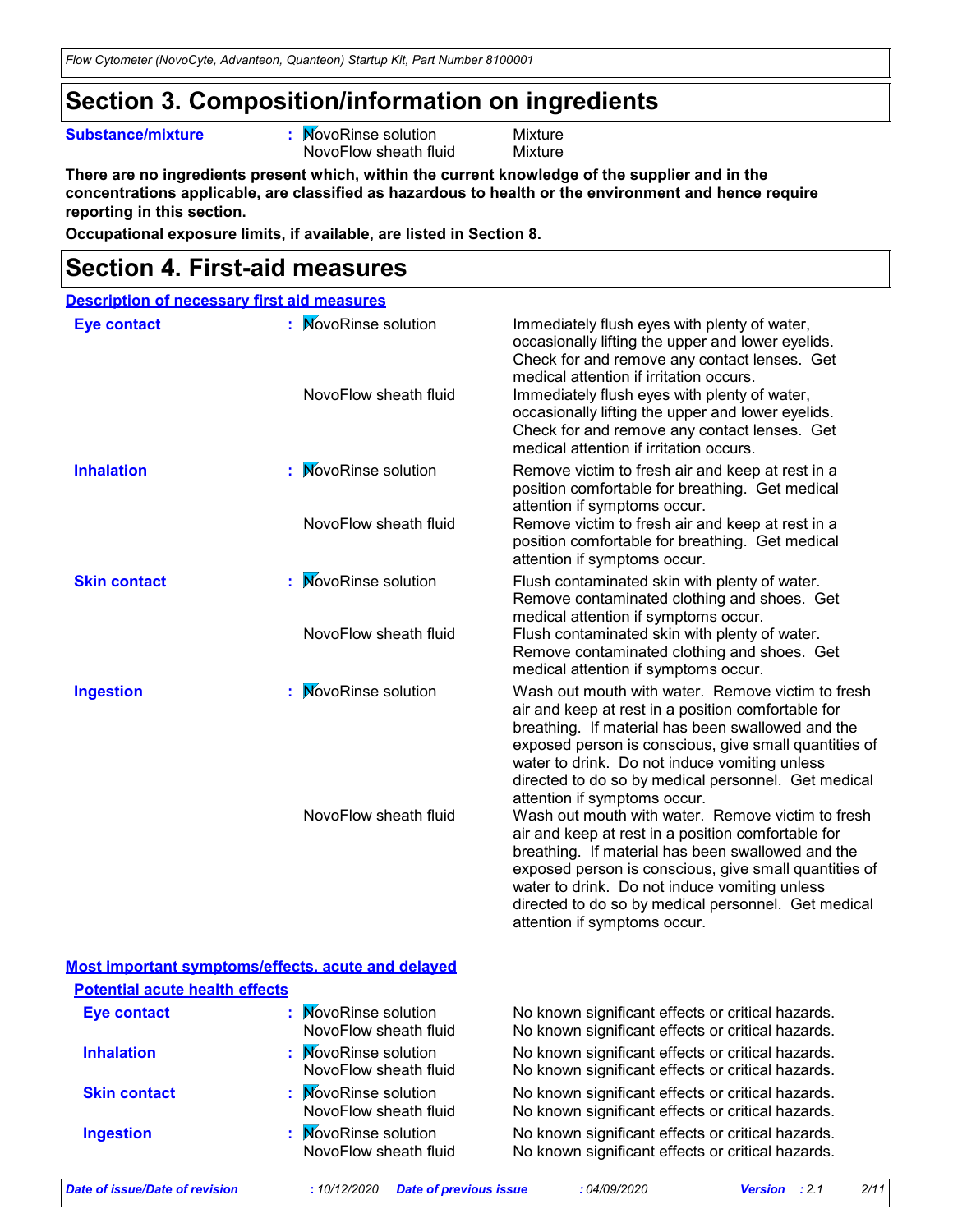### **Section 4. First-aid measures**

| <b>Over-exposure signs/symptoms</b> |                                                                                      |                                                                                                                                 |
|-------------------------------------|--------------------------------------------------------------------------------------|---------------------------------------------------------------------------------------------------------------------------------|
| <b>Eye contact</b>                  | : MovoRinse solution<br>NovoFlow sheath fluid                                        | No specific data.<br>No specific data.                                                                                          |
| <b>Inhalation</b>                   | : MovoRinse solution<br>NovoFlow sheath fluid                                        | No specific data.<br>No specific data.                                                                                          |
| <b>Skin contact</b>                 | : MovoRinse solution<br>NovoFlow sheath fluid                                        | No specific data.<br>No specific data.                                                                                          |
| <b>Ingestion</b>                    | : MovoRinse solution<br>NovoFlow sheath fluid                                        | No specific data.<br>No specific data.                                                                                          |
|                                     | Indication of immediate medical attention and special treatment needed, if necessary |                                                                                                                                 |
| <b>Notes to physician</b>           | : MovoRinse solution                                                                 | Treat symptomatically. Contact poison treatment<br>specialist immediately if large quantities have been<br>ingested or inhaled. |
|                                     | NovoFlow sheath fluid                                                                | Treat symptomatically. Contact poison treatment<br>specialist immediately if large quantities have been<br>ingested or inhaled. |
| <b>Specific treatments</b>          | : MovoRinse solution                                                                 | No specific treatment.                                                                                                          |

**Protection of first-aiders** : MovoRinse solution No action shall be taken involving any personal risk or without suitable training. NovoFlow sheath fluid No action shall be taken involving any personal risk or without suitable training. NovoFlow sheath fluid No specific treatment.

#### **See toxicological information (Section 11)**

## **Section 5. Fire-fighting measures**

| <b>Extinguishing media</b>                             |                       |                                                                                                                                                                                                      |
|--------------------------------------------------------|-----------------------|------------------------------------------------------------------------------------------------------------------------------------------------------------------------------------------------------|
| <b>Suitable extinguishing</b><br>media                 | : MovoRinse solution  | Use an extinguishing agent suitable for the<br>surrounding fire.                                                                                                                                     |
|                                                        | NovoFlow sheath fluid | Use an extinguishing agent suitable for the<br>surrounding fire.                                                                                                                                     |
| <b>Unsuitable extinguishing</b>                        | : MovoRinse solution  | None known.                                                                                                                                                                                          |
| media                                                  | NovoFlow sheath fluid | None known.                                                                                                                                                                                          |
| <b>Specific hazards arising</b><br>from the chemical   | : MovoRinse solution  | In a fire or if heated, a pressure increase will occur<br>and the container may burst.                                                                                                               |
|                                                        | NovoFlow sheath fluid | In a fire or if heated, a pressure increase will occur<br>and the container may burst.                                                                                                               |
| <b>Hazardous thermal</b>                               | : MovoRinse solution  | No specific data.                                                                                                                                                                                    |
| decomposition products                                 | NovoFlow sheath fluid | No specific data.                                                                                                                                                                                    |
| <b>Special protective actions</b><br>for fire-fighters | : MovoRinse solution  | Promptly isolate the scene by removing all persons<br>from the vicinity of the incident if there is a fire. No<br>action shall be taken involving any personal risk or<br>without suitable training. |
|                                                        | NovoFlow sheath fluid | Promptly isolate the scene by removing all persons<br>from the vicinity of the incident if there is a fire. No<br>action shall be taken involving any personal risk or<br>without suitable training. |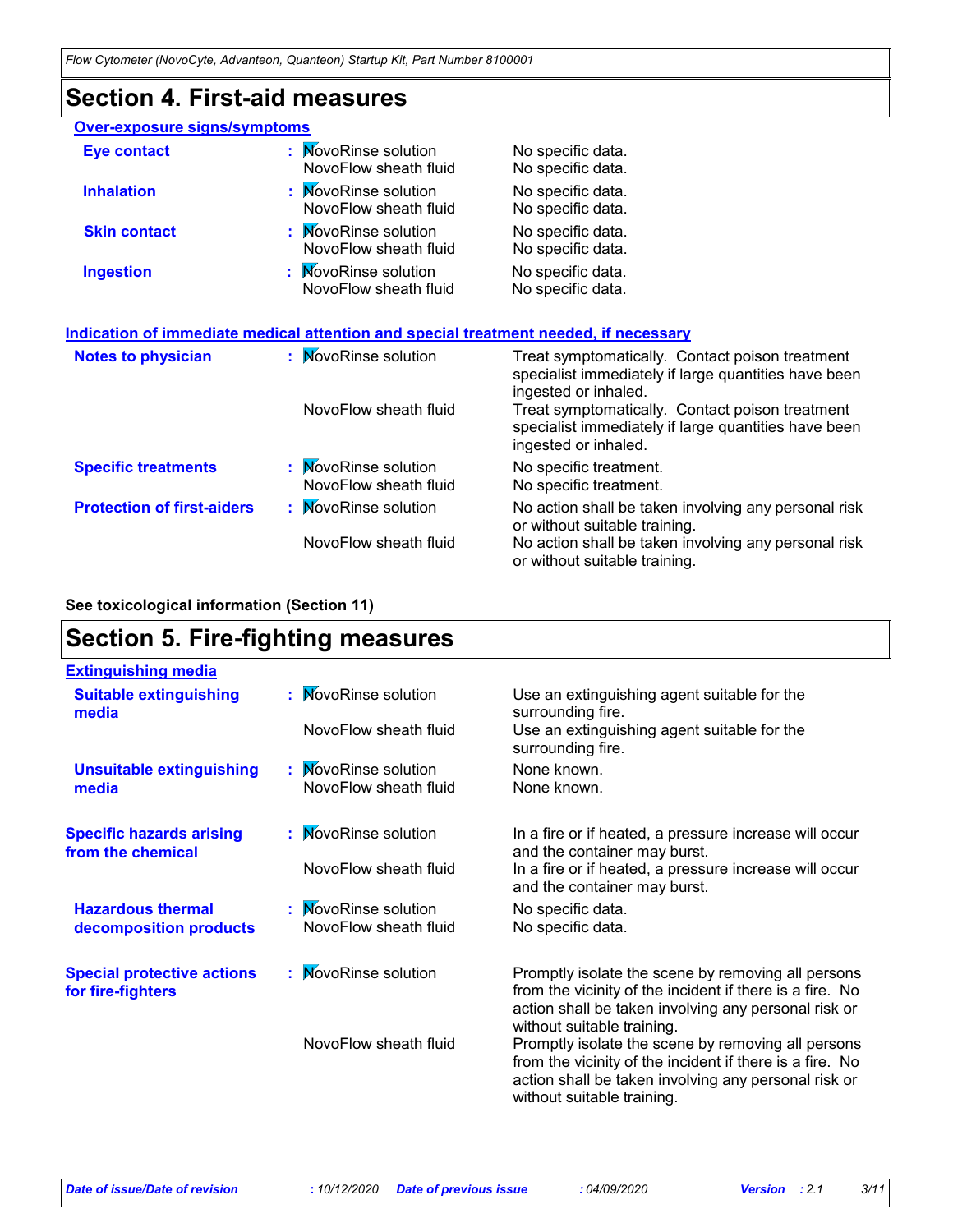### **Section 5. Fire-fighting measures**

**Special protective equipment for fire-fighters** **:** MovoRinse solution

Fire-fighters should wear appropriate protective equipment and self-contained breathing apparatus (SCBA) with a full face-piece operated in positive pressure mode. NovoFlow sheath fluid Fire-fighters should wear appropriate protective equipment and self-contained breathing apparatus

(SCBA) with a full face-piece operated in positive pressure mode.

### **Section 6. Accidental release measures**

| For non-emergency<br>personnel                               | : MovoRinse solution      | No action shall be taken involving any personal risk<br>or without suitable training. Evacuate surrounding<br>areas. Keep unnecessary and unprotected<br>personnel from entering. Do not touch or walk<br>through spilled material. Put on appropriate personal                                                                      |
|--------------------------------------------------------------|---------------------------|--------------------------------------------------------------------------------------------------------------------------------------------------------------------------------------------------------------------------------------------------------------------------------------------------------------------------------------|
|                                                              | NovoFlow sheath fluid     | protective equipment.<br>No action shall be taken involving any personal risk<br>or without suitable training. Evacuate surrounding<br>areas. Keep unnecessary and unprotected<br>personnel from entering. Do not touch or walk<br>through spilled material. Put on appropriate personal<br>protective equipment.                    |
| For emergency responders : MovoRinse solution                | NovoFlow sheath fluid     | If specialized clothing is required to deal with the<br>spillage, take note of any information in Section 8 on<br>suitable and unsuitable materials. See also the<br>information in "For non-emergency personnel".<br>If specialized clothing is required to deal with the<br>spillage, take note of any information in Section 8 on |
|                                                              |                           | suitable and unsuitable materials. See also the<br>information in "For non-emergency personnel".                                                                                                                                                                                                                                     |
| <b>Environmental precautions</b>                             | : MovoRinse solution      | Avoid dispersal of spilled material and runoff and<br>contact with soil, waterways, drains and sewers.<br>Inform the relevant authorities if the product has<br>caused environmental pollution (sewers, waterways,<br>soil or air).                                                                                                  |
|                                                              | NovoFlow sheath fluid     | Avoid dispersal of spilled material and runoff and<br>contact with soil, waterways, drains and sewers.<br>Inform the relevant authorities if the product has<br>caused environmental pollution (sewers, waterways,<br>soil or air).                                                                                                  |
| <b>Methods and materials for containment and cleaning up</b> |                           |                                                                                                                                                                                                                                                                                                                                      |
| <b>Methods for cleaning up</b>                               | <b>NovoRinse solution</b> | Stop leak if without risk. Move containers from spill<br>area. Dilute with water and mop up if water-soluble.<br>Alternatively, or if water-insoluble, absorb with an<br>inert dry material and place in an appropriate waste<br>disposal container. Dispose of via a licensed waste<br>disposal contractor.                         |
|                                                              | NovoFlow sheath fluid     | Stop leak if without risk. Move containers from spill<br>area. Dilute with water and mop up if water-soluble.<br>Alternatively, or if water-insoluble, absorb with an<br>inert dry material and place in an appropriate waste<br>disposal container. Dispose of via a licensed waste<br>disposal contractor.                         |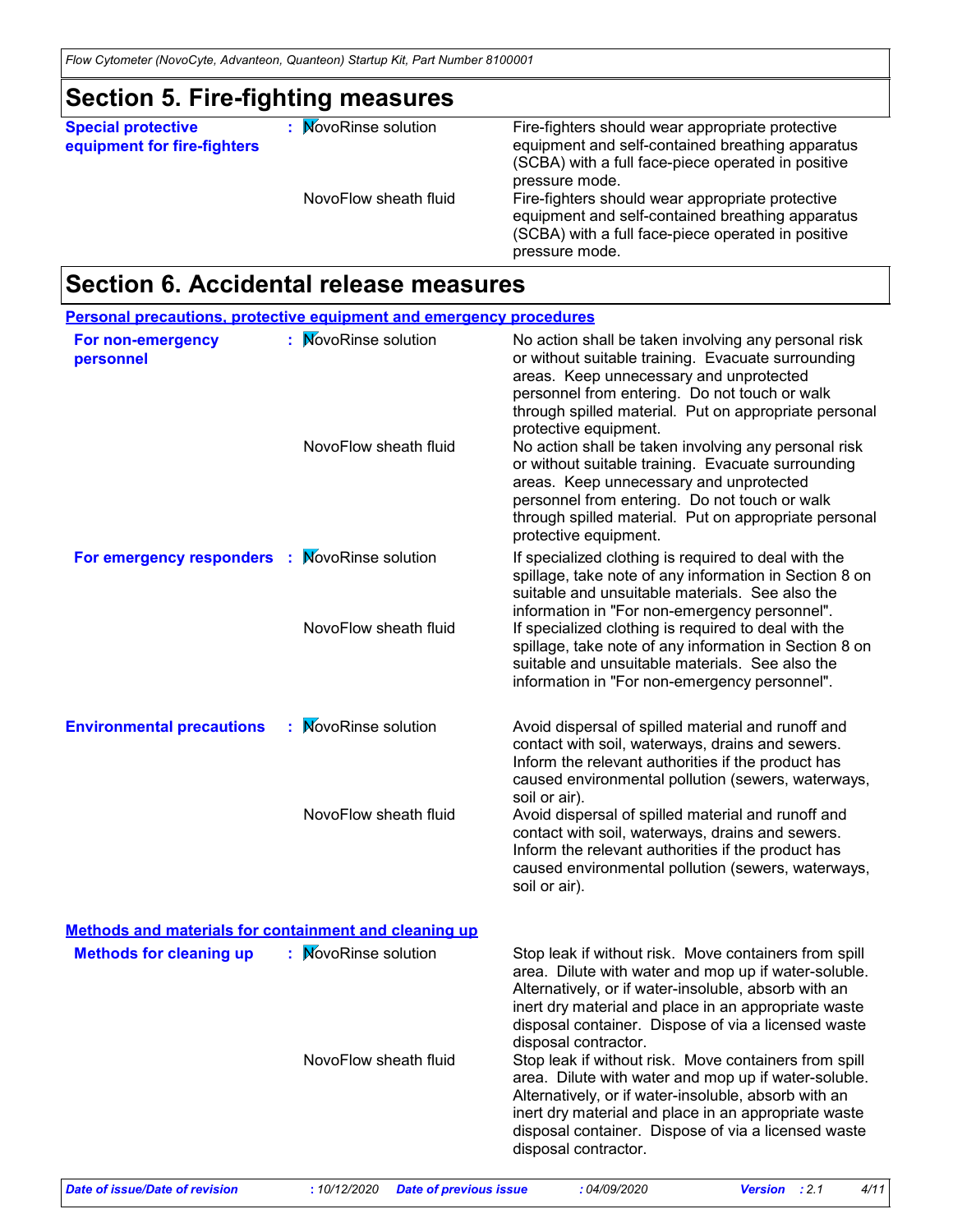# **Section 7. Handling and storage**

| <b>Precautions for safe handling</b>                                      |                                                    |                                                                                                                                                                                                                                                                                                                                                                                                                                                                                                                                                                                                                                                |
|---------------------------------------------------------------------------|----------------------------------------------------|------------------------------------------------------------------------------------------------------------------------------------------------------------------------------------------------------------------------------------------------------------------------------------------------------------------------------------------------------------------------------------------------------------------------------------------------------------------------------------------------------------------------------------------------------------------------------------------------------------------------------------------------|
| <b>Protective measures</b>                                                | <b>NovoRinse solution</b><br>NovoFlow sheath fluid | Put on appropriate personal protective equipment<br>(see Section 8).<br>Put on appropriate personal protective equipment                                                                                                                                                                                                                                                                                                                                                                                                                                                                                                                       |
|                                                                           |                                                    | (see Section 8).                                                                                                                                                                                                                                                                                                                                                                                                                                                                                                                                                                                                                               |
| <b>Advice on general</b><br>occupational hygiene                          | : MovoRinse solution                               | Eating, drinking and smoking should be prohibited in<br>areas where this material is handled, stored and<br>processed. Workers should wash hands and face<br>before eating, drinking and smoking. Remove<br>contaminated clothing and protective equipment<br>before entering eating areas. See also Section 8 for<br>additional information on hygiene measures.                                                                                                                                                                                                                                                                              |
|                                                                           | NovoFlow sheath fluid                              | Eating, drinking and smoking should be prohibited in<br>areas where this material is handled, stored and<br>processed. Workers should wash hands and face<br>before eating, drinking and smoking. Remove<br>contaminated clothing and protective equipment<br>before entering eating areas. See also Section 8 for<br>additional information on hygiene measures.                                                                                                                                                                                                                                                                              |
| <b>Conditions for safe storage,</b><br>including any<br>incompatibilities | : MovoRinse solution                               | Store in accordance with local regulations. Store in<br>original container protected from direct sunlight in a<br>dry, cool and well-ventilated area, away from<br>incompatible materials (see Section 10) and food and<br>drink. Keep container tightly closed and sealed until<br>ready for use. Containers that have been opened<br>must be carefully resealed and kept upright to<br>prevent leakage. Do not store in unlabeled<br>containers. Use appropriate containment to avoid<br>environmental contamination. See Section 10 for                                                                                                     |
|                                                                           | NovoFlow sheath fluid                              | incompatible materials before handling or use.<br>Store in accordance with local regulations. Store in<br>original container protected from direct sunlight in a<br>dry, cool and well-ventilated area, away from<br>incompatible materials (see Section 10) and food and<br>drink. Keep container tightly closed and sealed until<br>ready for use. Containers that have been opened<br>must be carefully resealed and kept upright to<br>prevent leakage. Do not store in unlabeled<br>containers. Use appropriate containment to avoid<br>environmental contamination. See Section 10 for<br>incompatible materials before handling or use. |

# **Section 8. Exposure controls/personal protection**

| <b>Control parameters</b>                         |               |                                                                                                                                                                                                                                                                                                                                 |             |         |       |      |
|---------------------------------------------------|---------------|---------------------------------------------------------------------------------------------------------------------------------------------------------------------------------------------------------------------------------------------------------------------------------------------------------------------------------|-------------|---------|-------|------|
| <b>Occupational exposure limits</b>               |               |                                                                                                                                                                                                                                                                                                                                 |             |         |       |      |
| Mone.                                             |               |                                                                                                                                                                                                                                                                                                                                 |             |         |       |      |
| <b>Appropriate engineering</b><br><b>controls</b> | contaminants. | : Good general ventilation should be sufficient to control worker exposure to airborne                                                                                                                                                                                                                                          |             |         |       |      |
| <b>Environmental exposure</b><br>controls         |               | : Emissions from ventilation or work process equipment should be checked to ensure<br>they comply with the requirements of environmental protection legislation. In some<br>cases, fume scrubbers, filters or engineering modifications to the process<br>equipment will be necessary to reduce emissions to acceptable levels. |             |         |       |      |
| Date of issue/Date of revision                    | :10/12/2020   | <b>Date of previous issue</b>                                                                                                                                                                                                                                                                                                   | :04/09/2020 | Version | : 2.1 | 5/11 |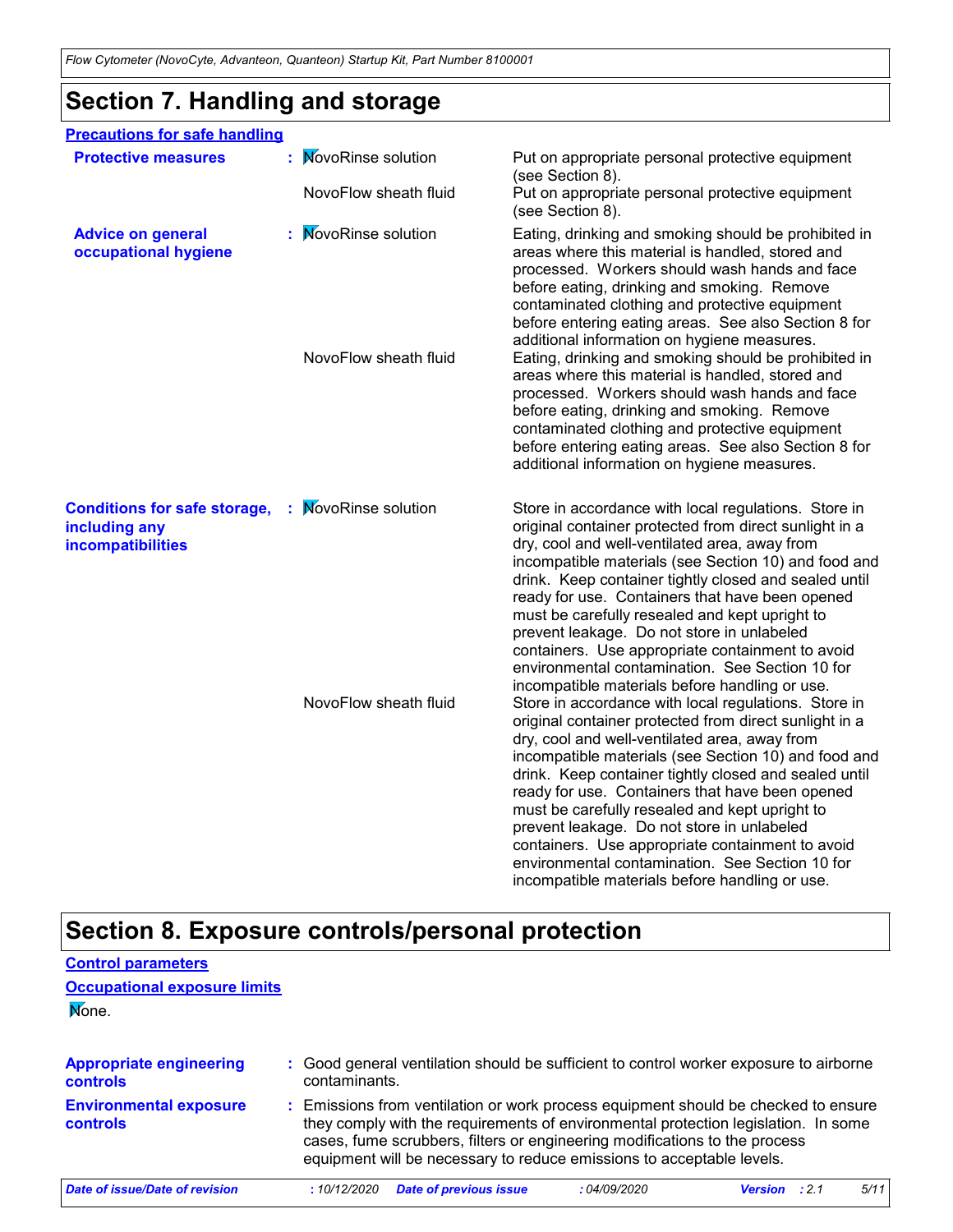# **Section 8. Exposure controls/personal protection**

#### **Individual protection measures**

| <b>Hygiene measures</b>       | : Wash hands, forearms and face thoroughly after handling chemical products, before<br>eating, smoking and using the lavatory and at the end of the working period.<br>Appropriate techniques should be used to remove potentially contaminated clothing.<br>Wash contaminated clothing before reusing. Ensure that eyewash stations and<br>safety showers are close to the workstation location. |
|-------------------------------|---------------------------------------------------------------------------------------------------------------------------------------------------------------------------------------------------------------------------------------------------------------------------------------------------------------------------------------------------------------------------------------------------|
| <b>Eye/face protection</b>    | : Safety eyewear complying with an approved standard should be used when a risk<br>assessment indicates this is necessary to avoid exposure to liquid splashes, mists,<br>gases or dusts. If contact is possible, the following protection should be worn,<br>unless the assessment indicates a higher degree of protection: safety glasses with<br>side-shields.                                 |
| <b>Skin protection</b>        |                                                                                                                                                                                                                                                                                                                                                                                                   |
| <b>Hand protection</b>        | : Chemical-resistant, impervious gloves complying with an approved standard should<br>be worn at all times when handling chemical products if a risk assessment indicates<br>this is necessary.                                                                                                                                                                                                   |
| <b>Body protection</b>        | : Personal protective equipment for the body should be selected based on the task<br>being performed and the risks involved and should be approved by a specialist<br>before handling this product.                                                                                                                                                                                               |
| <b>Other skin protection</b>  | : Appropriate footwear and any additional skin protection measures should be<br>selected based on the task being performed and the risks involved and should be<br>approved by a specialist before handling this product.                                                                                                                                                                         |
| <b>Respiratory protection</b> | : Based on the hazard and potential for exposure, select a respirator that meets the<br>appropriate standard or certification. Respirators must be used according to a<br>respiratory protection program to ensure proper fitting, training, and other important<br>aspects of use.                                                                                                               |

# **Section 9. Physical and chemical properties**

**Appearance**

| <b>Physical state</b>                                  | : MovoRinse solution<br>NovoFlow sheath fluid            | Liquid.<br>Liquid.                                                 |
|--------------------------------------------------------|----------------------------------------------------------|--------------------------------------------------------------------|
| <b>Color</b>                                           | : MovoRinse solution<br>NovoFlow sheath fluid            | Colorless.<br>Colorless.                                           |
| Odor                                                   | : MovoRinse solution<br>NovoFlow sheath fluid            | Not available.<br>Not available.                                   |
| <b>Odor threshold</b>                                  | : MovoRinse solution<br>NovoFlow sheath fluid            | Not available.<br>Not available.                                   |
| рH                                                     | : MovoRinse solution<br>NovoFlow sheath fluid            | Not available.<br>7                                                |
| <b>Melting point</b>                                   | : MovoRinse solution<br>NovoFlow sheath fluid            | $0^{\circ}$ C (32 $^{\circ}$ F)<br>$0^{\circ}$ C (32 $^{\circ}$ F) |
| <b>Boiling point</b>                                   | : MovoRinse solution<br>NovoFlow sheath fluid            | 100°C (212°F)<br>100°C (212°F)                                     |
| <b>Flash point</b>                                     | : MovoRinse solution<br>NovoFlow sheath fluid            | Not available.<br>Not available.                                   |
| <b>Evaporation rate</b>                                | <b>NovoRinse solution</b><br>NovoFlow sheath fluid       | Not available.<br>Not available.                                   |
| <b>Flammability (solid, gas)</b>                       | : MovoRinse solution<br>NovoFlow sheath fluid            | Not applicable.<br>Not applicable.                                 |
| <b>Lower and upper explosive</b><br>(flammable) limits | <b>MovoRinse solution</b><br>t.<br>NovoFlow sheath fluid | Not available.<br>Not available.                                   |
| <b>Vapor pressure</b>                                  | <b>MovoRinse solution</b><br>NovoFlow sheath fluid       | Not available.<br>Not available.                                   |
|                                                        |                                                          |                                                                    |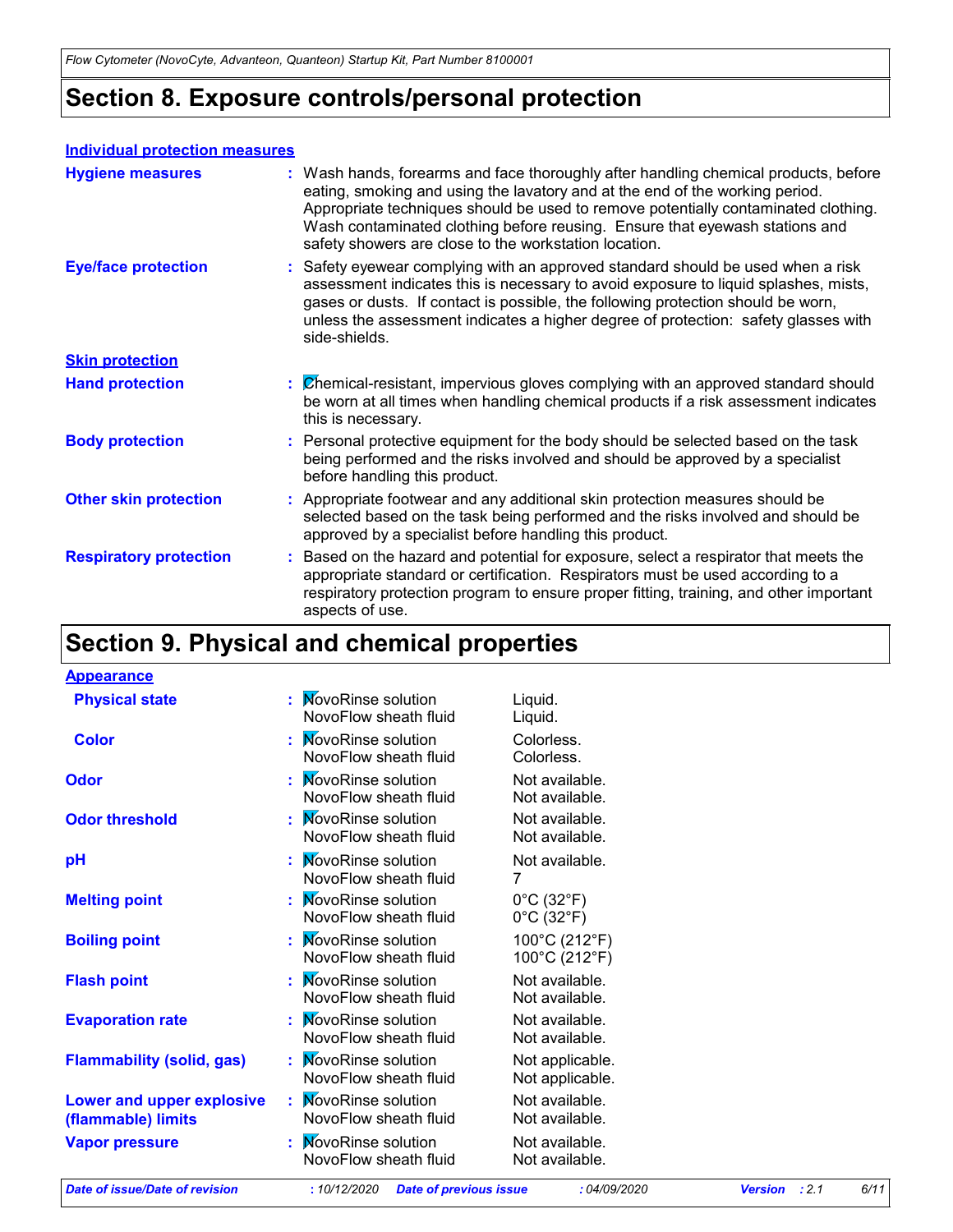# **Section 9. Physical and chemical properties**

| <b>Vapor density</b>                              | : MovoRinse solution<br>NovoFlow sheath fluid      | Not available.<br>Not available.                                 |
|---------------------------------------------------|----------------------------------------------------|------------------------------------------------------------------|
| <b>Relative density</b>                           | : MovoRinse solution<br>NovoFlow sheath fluid      | Not available.<br>Not available.                                 |
| <b>Solubility</b>                                 | : MovoRinse solution                               | Soluble in the following materials: cold water and hot<br>water. |
|                                                   | NovoFlow sheath fluid                              | Soluble in the following materials: cold water and hot<br>water. |
| <b>Partition coefficient: n-</b><br>octanol/water | : MovoRinse solution<br>NovoFlow sheath fluid      | Not available.<br>Not available.                                 |
| <b>Auto-ignition temperature</b>                  | : MovoRinse solution<br>NovoFlow sheath fluid      | Not available.<br>Not available.                                 |
| <b>Decomposition temperature</b>                  | <b>NovoRinse solution</b><br>NovoFlow sheath fluid | Not available.<br>Not available.                                 |
| <b>Viscosity</b>                                  | : MovoRinse solution<br>NovoFlow sheath fluid      | Not available.<br>Not available.                                 |
|                                                   |                                                    |                                                                  |

# **Section 10. Stability and reactivity**

| <b>Reactivity</b>                                   | : MovoRinse solution                               | No specific test data related to reactivity available for<br>this product or its ingredients.                    |
|-----------------------------------------------------|----------------------------------------------------|------------------------------------------------------------------------------------------------------------------|
|                                                     | NovoFlow sheath fluid                              | No specific test data related to reactivity available for<br>this product or its ingredients.                    |
| <b>Chemical stability</b>                           | <b>NovoRinse solution</b><br>NovoFlow sheath fluid | The product is stable.<br>The product is stable.                                                                 |
| <b>Possibility of hazardous</b><br><b>reactions</b> | : MovoRinse solution                               | Under normal conditions of storage and use,<br>hazardous reactions will not occur.                               |
|                                                     | NovoFlow sheath fluid                              | Under normal conditions of storage and use,<br>hazardous reactions will not occur.                               |
| <b>Conditions to avoid</b>                          | <b>NovoRinse solution</b><br>NovoFlow sheath fluid | No specific data.<br>No specific data.                                                                           |
| <b>Incompatible materials</b>                       | : MovoRinse solution<br>NovoFlow sheath fluid      | May react or be incompatible with oxidizing materials.<br>May react or be incompatible with oxidizing materials. |
| <b>Hazardous decomposition</b><br>products          | : MovoRinse solution                               | Under normal conditions of storage and use,<br>hazardous decomposition products should not be<br>produced.       |
|                                                     | NovoFlow sheath fluid                              | Under normal conditions of storage and use,<br>hazardous decomposition products should not be<br>produced.       |

# **Section 11. Toxicological information**

#### **Information on toxicological effects**

#### **Acute toxicity**

Not available.

#### **Irritation/Corrosion**

**Not available.** 

#### **Sensitization**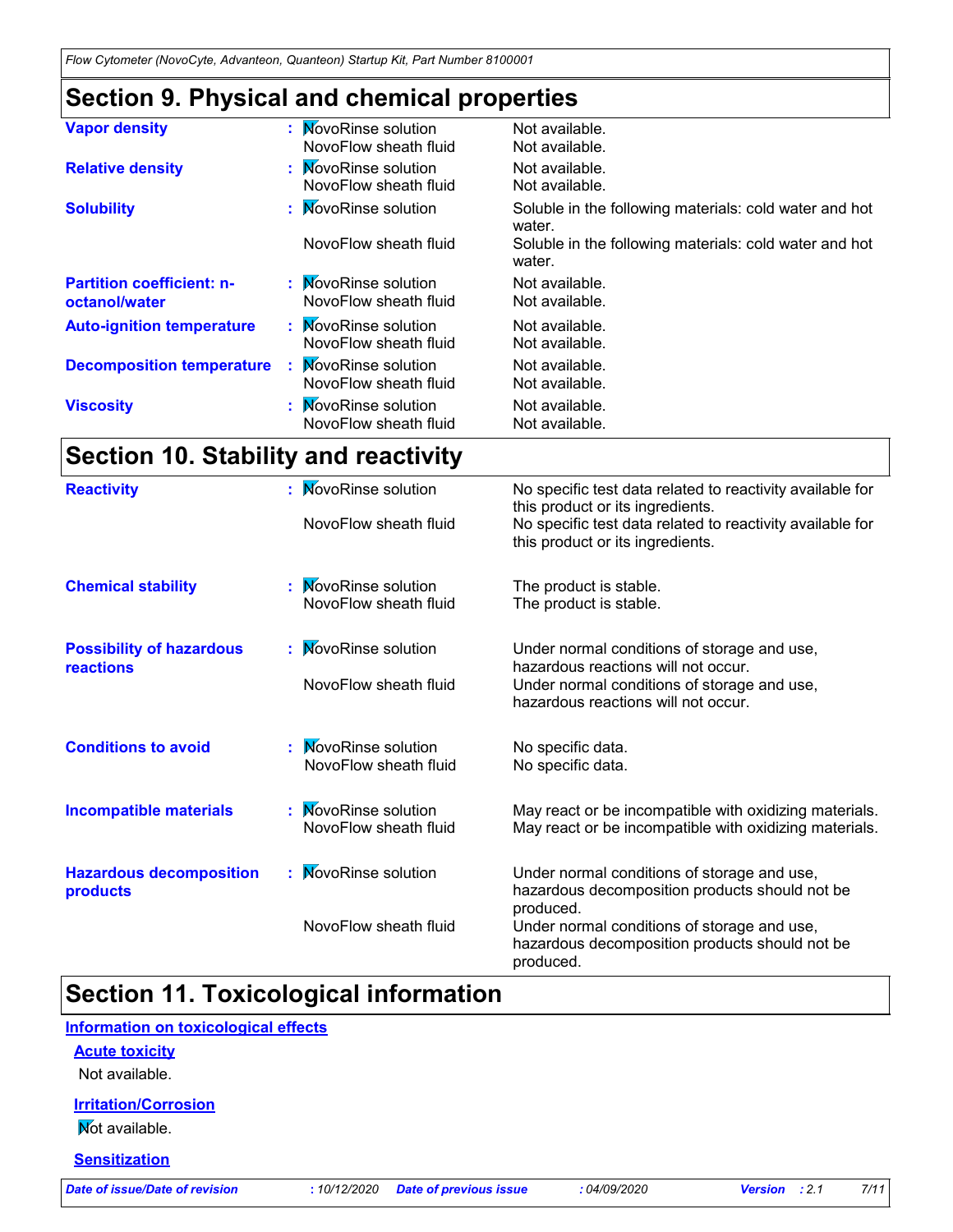### **Section 11. Toxicological information**

#### Not available.

| <b>Mutagenicity</b>                                                          |                                                    |                                                                                                        |
|------------------------------------------------------------------------------|----------------------------------------------------|--------------------------------------------------------------------------------------------------------|
| <b>Conclusion/Summary</b>                                                    | : Not available.                                   |                                                                                                        |
| <b>Carcinogenicity</b>                                                       |                                                    |                                                                                                        |
| <b>Conclusion/Summary</b>                                                    | $:$ Not available.                                 |                                                                                                        |
| <b>Reproductive toxicity</b>                                                 |                                                    |                                                                                                        |
| <b>Conclusion/Summary</b>                                                    | $:$ Not available.                                 |                                                                                                        |
| <b>Teratogenicity</b>                                                        |                                                    |                                                                                                        |
| <b>Conclusion/Summary</b>                                                    | $:$ Not available.                                 |                                                                                                        |
| <b>Specific target organ toxicity (single exposure)</b>                      |                                                    |                                                                                                        |
| Not available.                                                               |                                                    |                                                                                                        |
| <b>Specific target organ toxicity (repeated exposure)</b>                    |                                                    |                                                                                                        |
| Not available.                                                               |                                                    |                                                                                                        |
| <b>Aspiration hazard</b>                                                     |                                                    |                                                                                                        |
| Not available.                                                               |                                                    |                                                                                                        |
|                                                                              |                                                    |                                                                                                        |
| <b>Information on the likely</b>                                             | <b>NovoRinse solution</b>                          | Not available.                                                                                         |
| routes of exposure                                                           | NovoFlow sheath fluid                              | Not available.                                                                                         |
| <b>Potential acute health effects</b>                                        |                                                    |                                                                                                        |
| <b>Eye contact</b>                                                           | <b>NovoRinse solution</b>                          | No known significant effects or critical hazards.                                                      |
|                                                                              | NovoFlow sheath fluid                              | No known significant effects or critical hazards.                                                      |
| <b>Inhalation</b>                                                            | <b>NovoRinse solution</b>                          | No known significant effects or critical hazards.                                                      |
|                                                                              | NovoFlow sheath fluid                              | No known significant effects or critical hazards.                                                      |
| <b>Skin contact</b>                                                          | <b>NovoRinse solution</b><br>NovoFlow sheath fluid | No known significant effects or critical hazards.<br>No known significant effects or critical hazards. |
| <b>Ingestion</b>                                                             | <b>NovoRinse solution</b>                          | No known significant effects or critical hazards.                                                      |
|                                                                              | NovoFlow sheath fluid                              | No known significant effects or critical hazards.                                                      |
|                                                                              |                                                    |                                                                                                        |
| Symptoms related to the physical, chemical and toxicological characteristics |                                                    |                                                                                                        |
| <b>Eve contact</b>                                                           | <b>NovoRinse solution</b>                          | No specific data.                                                                                      |

| Eye contact         | : MovoRinse solution<br>NovoFlow sheath fluid | No specific data.<br>No specific data. |
|---------------------|-----------------------------------------------|----------------------------------------|
| <b>Inhalation</b>   | : MovoRinse solution<br>NovoFlow sheath fluid | No specific data.<br>No specific data. |
| <b>Skin contact</b> | : MovoRinse solution<br>NovoFlow sheath fluid | No specific data.<br>No specific data. |
| <b>Ingestion</b>    | : MovoRinse solution<br>NovoFlow sheath fluid | No specific data.<br>No specific data. |

#### **Delayed and immediate effects and also chronic effects from short and long term exposure**

| <b>Short term exposure</b>            |                    |
|---------------------------------------|--------------------|
| <b>Potential immediate</b><br>effects | $:$ Not available. |
| <b>Potential delayed effects</b>      | : Not available.   |
| <b>Long term exposure</b>             |                    |
| <b>Potential immediate</b><br>effects | $:$ Not available. |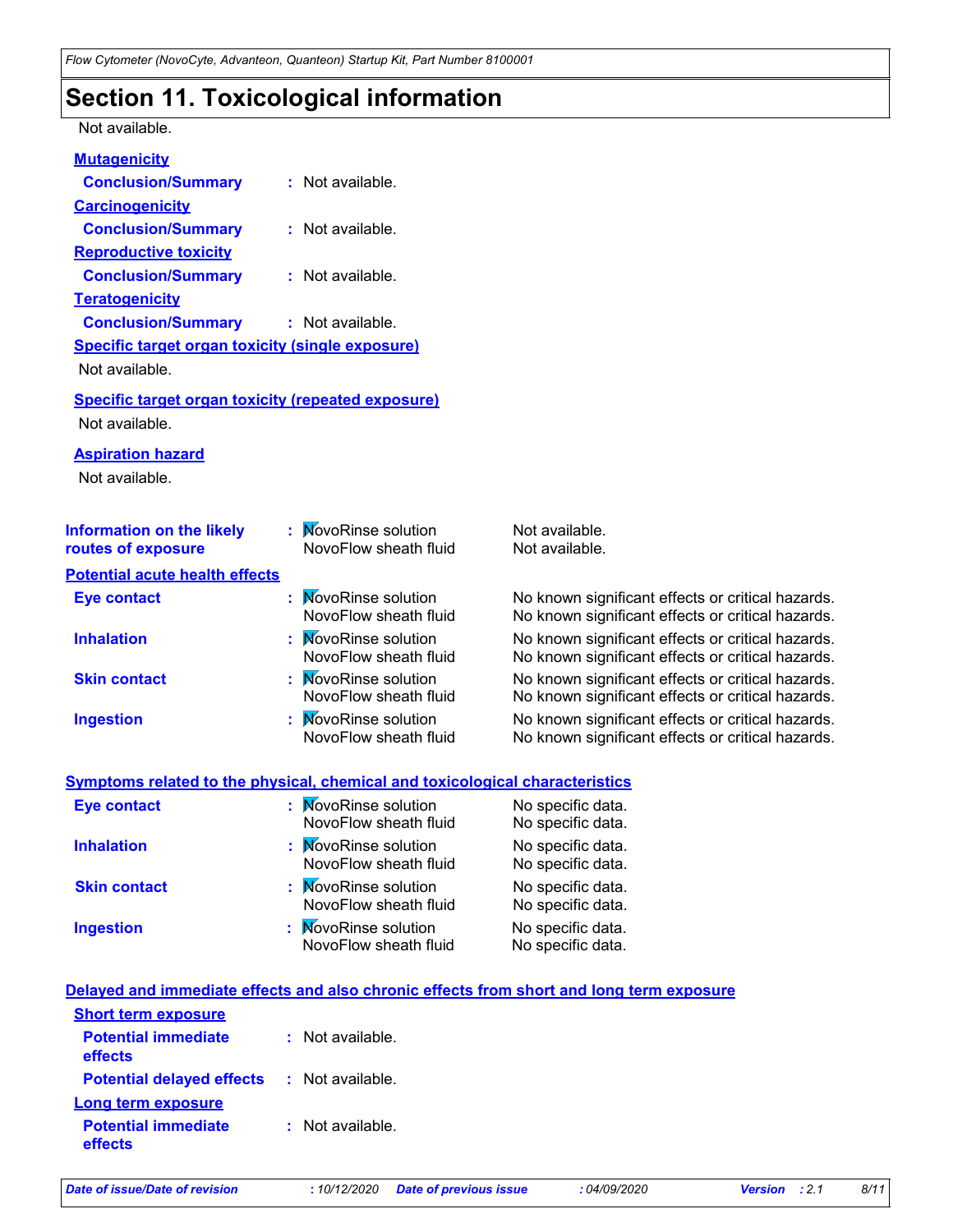### **Section 11. Toxicological information**

**Potential delayed effects :** Not available.

| <b>Potential chronic health effects</b> |                                                   |
|-----------------------------------------|---------------------------------------------------|
| : MovoRinse solution                    | No known significant effects or critical hazards. |
| NovoFlow sheath fluid                   | No known significant effects or critical hazards. |
| : MovoRinse solution                    | No known significant effects or critical hazards. |
| NovoFlow sheath fluid                   | No known significant effects or critical hazards. |
| : MovoRinse solution                    | No known significant effects or critical hazards. |
| NovoFlow sheath fluid                   | No known significant effects or critical hazards. |
| : MovoRinse solution                    | No known significant effects or critical hazards. |
| NovoFlow sheath fluid                   | No known significant effects or critical hazards. |
|                                         |                                                   |

#### **Numerical measures of toxicity**

**Acute toxicity estimates**

N/A

|                   | <b>Section 12. Ecological information</b>     |                                  |  |
|-------------------|-----------------------------------------------|----------------------------------|--|
| Other information | : MovoRinse solution<br>NovoFlow sheath fluid | Not available.<br>Not available. |  |

#### **Toxicity**

**Not available.** 

#### **Persistence and degradability**

Not available.

#### **Bioaccumulative potential**

Not available.

#### **Mobility in soil**

**Soil/water partition coefficient (KOC)**

**:** Not available.

#### **Other adverse effects** : No known significant effects or critical hazards.

# **Section 13. Disposal considerations**

| <b>Disposal methods</b> | : The generation of waste should be avoided or minimized wherever possible.<br>Disposal of this product, solutions and any by-products should at all times comply<br>with the requirements of environmental protection and waste disposal legislation<br>and any regional local authority requirements. Dispose of surplus and non-<br>recyclable products via a licensed waste disposal contractor. Waste should not be<br>disposed of untreated to the sewer unless fully compliant with the requirements of<br>all authorities with jurisdiction. Waste packaging should be recycled. Incineration or<br>landfill should only be considered when recycling is not feasible. This material and<br>its container must be disposed of in a safe way. Empty containers or liners may<br>retain some product residues. Avoid dispersal of spilled material and runoff and<br>contact with soil, waterways, drains and sewers. |
|-------------------------|-----------------------------------------------------------------------------------------------------------------------------------------------------------------------------------------------------------------------------------------------------------------------------------------------------------------------------------------------------------------------------------------------------------------------------------------------------------------------------------------------------------------------------------------------------------------------------------------------------------------------------------------------------------------------------------------------------------------------------------------------------------------------------------------------------------------------------------------------------------------------------------------------------------------------------|
|                         |                                                                                                                                                                                                                                                                                                                                                                                                                                                                                                                                                                                                                                                                                                                                                                                                                                                                                                                             |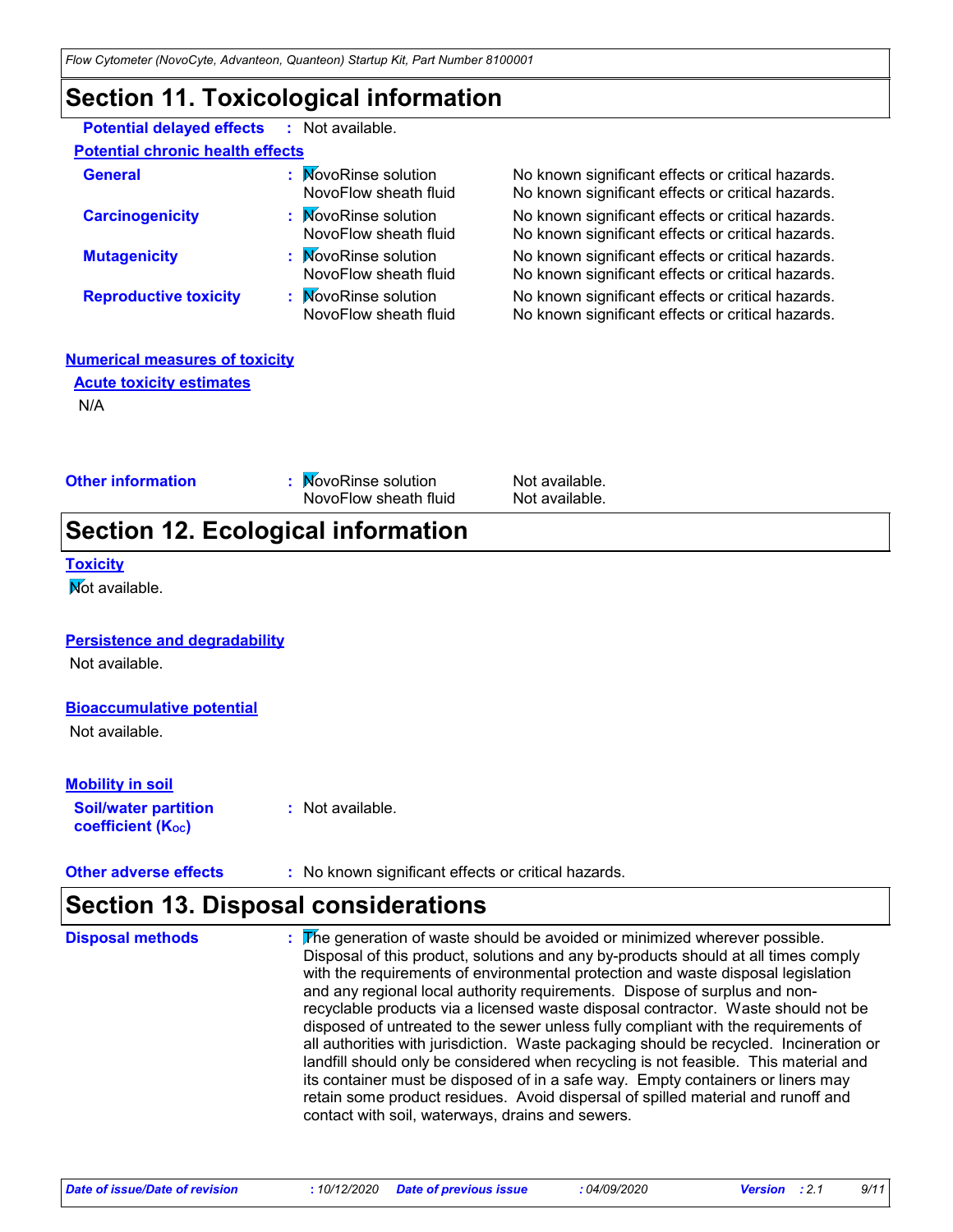### **Section 14. Transport information**

**TDG / IMDG / IATA :** Not regulated.

**Special precautions for user** : Transport within user's premises: always transport in closed containers that are upright and secure. Ensure that persons transporting the product know what to do in the event of an accident or spillage.

**Transport in bulk according :** Not available. **to IMO instruments**

### **Section 15. Regulatory information**

#### **Canadian lists**

| <b>Canadian NPRI</b>         | : None of the components are listed. |
|------------------------------|--------------------------------------|
| <b>CEPA Toxic substances</b> | : None of the components are listed. |
| nternational requisions.     |                                      |

#### **International regulations**

**Chemical Weapon Convention List Schedules I, II & III Chemicals**

Not listed.

#### **Montreal Protocol**

Not listed.

#### **Stockholm Convention on Persistent Organic Pollutants**

Not listed.

#### **Rotterdam Convention on Prior Informed Consent (PIC)** Not listed.

#### **UNECE Aarhus Protocol on POPs and Heavy Metals**

Not listed.

#### **Inventory list**

| <b>Australia</b>         | : All components are listed or exempted.                                                                                           |
|--------------------------|------------------------------------------------------------------------------------------------------------------------------------|
| Canada                   | : All components are listed or exempted.                                                                                           |
| <b>China</b>             | : All components are listed or exempted.                                                                                           |
| <b>Europe</b>            | : All components are listed or exempted.                                                                                           |
| <b>Japan</b>             | : Japan inventory (ENCS): All components are listed or exempted.<br>Japan inventory (ISHL): All components are listed or exempted. |
| <b>New Zealand</b>       | : All components are listed or exempted.                                                                                           |
| <b>Philippines</b>       | : All components are listed or exempted.                                                                                           |
| <b>Republic of Korea</b> | : All components are listed or exempted.                                                                                           |
| Taiwan                   | : All components are listed or exempted.                                                                                           |
| <b>Thailand</b>          | : Not determined.                                                                                                                  |
| <b>Turkey</b>            | : Not determined.                                                                                                                  |
| <b>United States</b>     | : All components are active or exempted.                                                                                           |
| <b>Viet Nam</b>          | : All components are listed or exempted.                                                                                           |